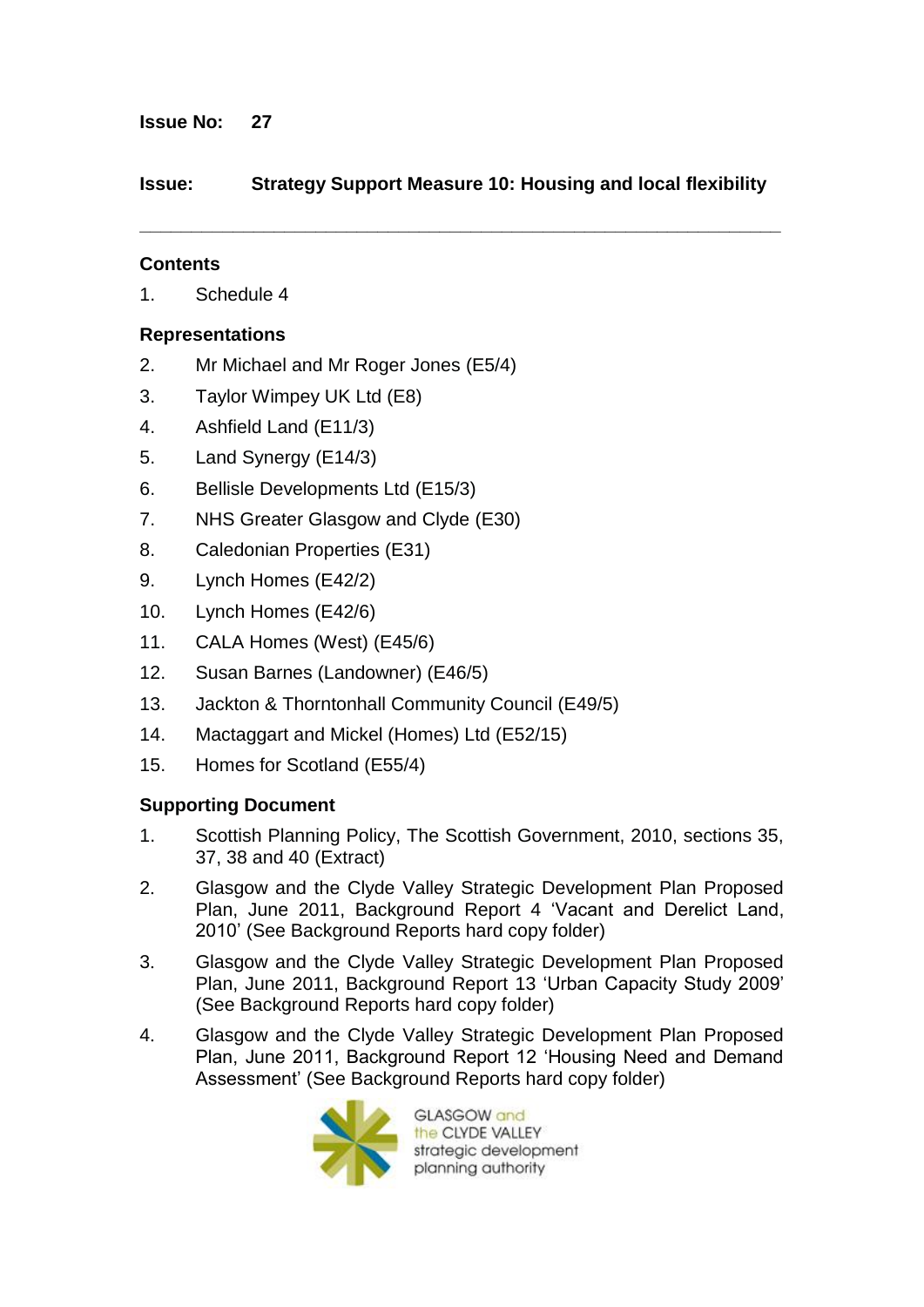| <b>Issue 27</b>                                                                                                                                                                                                                                                                                                                                                                                                                            | <b>Strategy Support Measure 10: Housing and local</b><br>flexibility                                                                                                          |                  |
|--------------------------------------------------------------------------------------------------------------------------------------------------------------------------------------------------------------------------------------------------------------------------------------------------------------------------------------------------------------------------------------------------------------------------------------------|-------------------------------------------------------------------------------------------------------------------------------------------------------------------------------|------------------|
| Development plan<br>reference:                                                                                                                                                                                                                                                                                                                                                                                                             | <b>Spatial Development Strategy</b><br><b>Spatial Framework 3</b><br>Sustainable Communities (page 49)                                                                        | <b>Reporter:</b> |
| Body or person(s) submitting a representation raising the issue (including<br>reference number):                                                                                                                                                                                                                                                                                                                                           |                                                                                                                                                                               |                  |
| E5/4 Mr Michael and Mr Roger Jones<br>E8 Taylor Wimpey UK Ltd<br>E11/3 Ashfield Land<br>E14/3 Land Synergy<br>E15/3 Bellisle Developments Ltd<br>E30 NHS Greater Glasgow and Clyde<br><b>E31 Caledonian Properties</b><br>E42/2, E42/6 Lynch Homes<br>E45/6 CALA Homes (West)<br>E46/5 Susan Barnes (Landowner)<br>E49/5 Jackton & Thorntonhall Community Council<br>E52/15 Mactaggart and Mickel (Homes) Ltd.<br>E55/4 Homes for Scotland |                                                                                                                                                                               |                  |
| <b>Provision</b><br>the<br><b>of</b><br>development plan to<br>which<br>the<br>issue<br>relates:                                                                                                                                                                                                                                                                                                                                           | <b>Spatial Framework 3</b><br>Sustainable Communities (page 49)<br>Local Authority Flexibility and Strategy Support Measure<br>10 - Housing development and local flexibility |                  |
| Planning authority's summary of the representation(s):                                                                                                                                                                                                                                                                                                                                                                                     |                                                                                                                                                                               |                  |
| Two diametrically opposed lines of modification are sought                                                                                                                                                                                                                                                                                                                                                                                 |                                                                                                                                                                               |                  |
| 1) amend the text to increase the levels of overall flexibility accorded to Local<br>authorities to increase the housing land supply, including the identification<br>of triggers for the future release of effective sites when a five-year effective<br>supply is not being maintained, or,                                                                                                                                              |                                                                                                                                                                               |                  |
| 2) amend the text to remove the flexibility accorded to Local Authorities.                                                                                                                                                                                                                                                                                                                                                                 |                                                                                                                                                                               |                  |
| 1) Increase Flexibility<br>E5/4 Mr Michael and Mr Roger Jones                                                                                                                                                                                                                                                                                                                                                                              |                                                                                                                                                                               |                  |

# Local Authorities should have flexibility over suitable greenfield opportunities within or attached to disadvantaged communities.

# **E8 Taylor Wimpey UK Ltd, E11/3 Ashfield Land, E14/3 Land Synergy, E15/3 Bellisle Developments Ltd**

Remove the strategic priority focus on brownfield land as the source of new housing land allocations with greenfield sites being considered suitable where they accord with the sustainability principles of the plan.

# **E8Taylor Wimpey UK Ltd**

Remove the stipulation in Strategy Support Measure 10 that housing development proposals must meet all the provisions of the Measure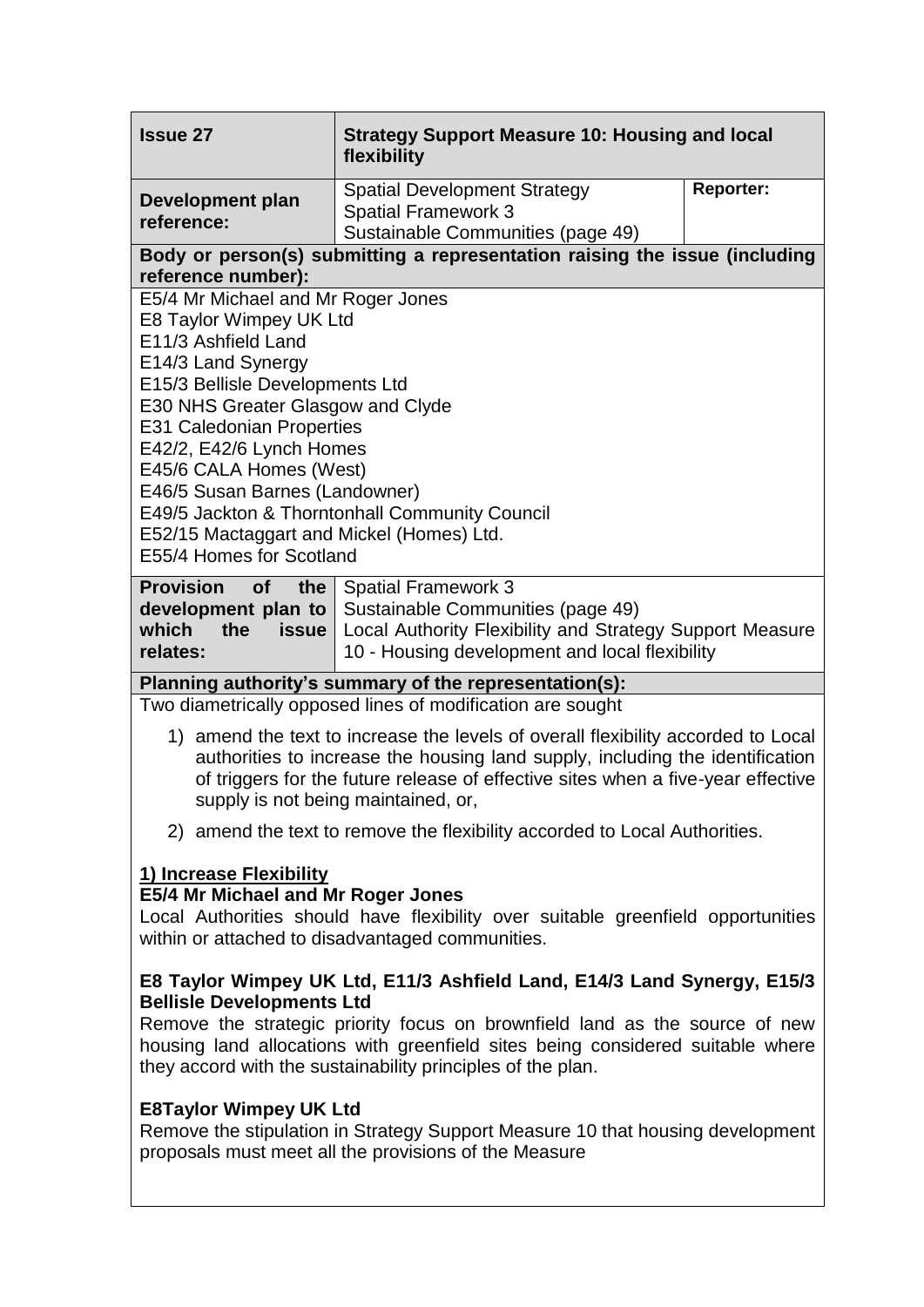# **E8 Taylor Wimpey UK Ltd, E52/15 Mactaggart and Mickel (Homes) Ltd.**

Meet all the provisions of the sustainable location assessment (Diagram 4, page 6) when it is used by Local Development Planning and Management Authorities

### **E30 NHS Greater Glasgow and Clyde, E31 Caledonian Properties, E42/2 Lynch Homes**

To support flexibility, the Strategic Development Plan should include the identification of triggers for the future release of effective sites when a five-year effective supply is not being maintained.

# **E31 Caledonian Properties**

General request to allocate more land for housing development to meet Plan"s requirements.

# **E46/5 Susan Barnes (Landowner)**

Introduce new text into paragraph 4.89 and Strategy Support Measure Plan to allow for local scale provision, i.e. fewer than 50 units, as a economic reinforcement of local centres.

# **E42/6 Lynch Homes, E45/6 CALA Homes (West)**

Amendments which put the focus on Local Development Plans to ensure five year effective land supplies and Development Management mechanisms to support that focus.

# **E55/4 Homes for Scotland**

Remove paragraph 4.89 and Strategy Support Measure 10 and replace with general text emphasising generous land supplies to meet varying market conditions and ensure five year supplies are maintained through monitoring by the Local Development Planning Authority.

# **2) Remove Flexibility**

### **E49/5 Jackton & Thorntonhall Community Council**

Delete paragraph 4.89 and Strategy Support Measure 10 and delete provisions for flexibility to lie with the Local Development Plan and Management Authorities.

# **Modifications sought by those submitting representations:**

### **E5/4 Mr Michael and Mr Roger Jones**

Section 4 paragraph 4.89 at the end of paragraph add "The exception to this preference would be within or adjacent disadvantaged peripheral housing estate communities where local authorities should assess greenfield sites on their merits to contribute to sustainable development including increased transport provision or local services to allow reconnection opportunities."

### **E8 Taylor Wimpey UK Ltd**

Delete last sentence in paragraph 4.89, as there is no need to expect releases to be primarily on brownfield land as brownfield land is unconstrained by supply and demand calculations and some authorities like East Dunbartonshire and East Renfrewshire, have limited opportunities for brownfield releases.

Delete the word "only' from the last line of 2nd paragraph of Strategic Support Policy 10, and "in full" 4th word of 2nd bullet point.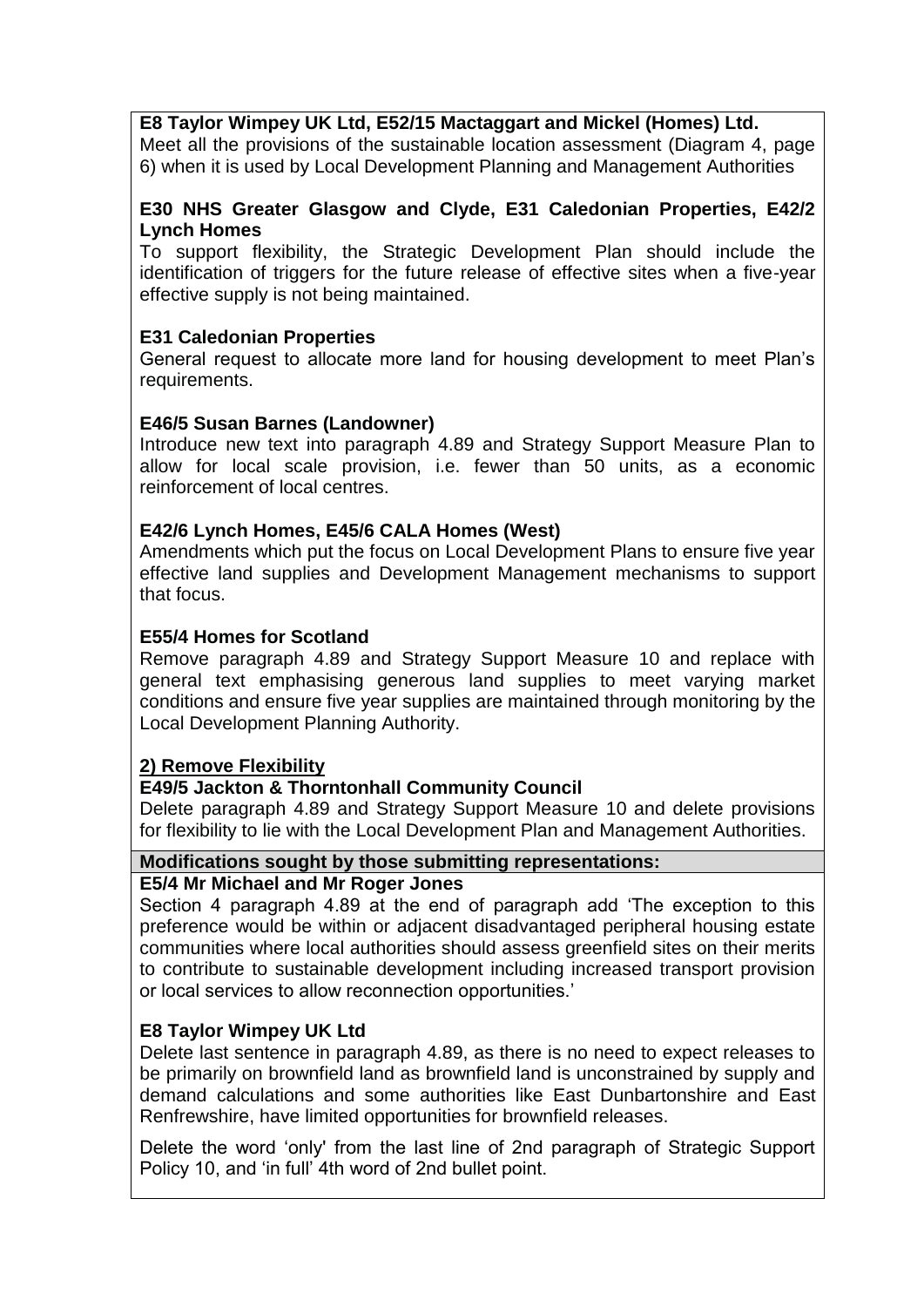# **E11/3 Ashfield Land, E14/3 Land Synergy, E15/3 Bellisle Developments Ltd**

Last sentence of paragraph 4.89 be reworded "These additional releases would be expected to be primarily on brownfield sites where possible, however with a view to maintaining a range and choice of housing sites, greenfield sites should also be considered where these would be in accordance with the sustainability principles of the SDP."

# **E31 Caledonian Properties**

The Glasgow and the Clyde Valley Strategic Development Planning Authority should identify additional land for housing beyond and above that identified over the plan period. By identifying additional land then it would maintain flexibility in the land supply.

### **E30 NHS Greater Glasgow and Clyde, E31 Caledonian Properties, E42/2 Lynch Homes**

Include the identification of triggers for the future release of effective sites when a 5 year effective supply is not being maintained.

# **E42/6 Lynch Homes, E45/6 CALA Homes (West)**

Re-word paragraph 4.87 line 6 "have produced levels of housing need and demand".

Delete paragraph 4.88.

Paragraph 4.89 amend first sentence

"Using the 2010 Housing Land Audit, the SDP has identified that the supply of land within the city region needed to meet projected housing need and demand".

Paragraph 4.89 delete last sentence and substitute

"In addition, the land releases proposed between 2020 and 2025 can be brought forward through the development management process (without the need for an alteration to the Local Development Plan) if there is a shortfall in the effective land supply. It is necessary for all Local Development Plans to incorporate a policy mechanism to enable a 5 year effective housing land supply to be maintained at all times. This policy mechanism should allow the development process to approve greenfield as a brownfield sites for housing.

Strategy Support Measure 10 amend first sentence

"Local Authorities should continue to audit their housing land supply in light of the prevailing housing market conditions, with a view to augmenting, where appropriate, the effective supply in the short term to 2020'.

Strategy Support Measure 10 amend second sentence

This action is particularly relevant where a private sector contribution could address affordable housing needs.

Strategy Support Measure 10 add additional sentence

"Local development Plans should include a policy mechanism to ensure that a five year housing land supply is maintained at all times and this can release land for sustainable development including greenfield land.'

### **E46/5 Susan Barnes (Landowner)**

Paragraph 4.89 amend last sentence Add "...or limited growth of local centres..." after 'brownfield sites'.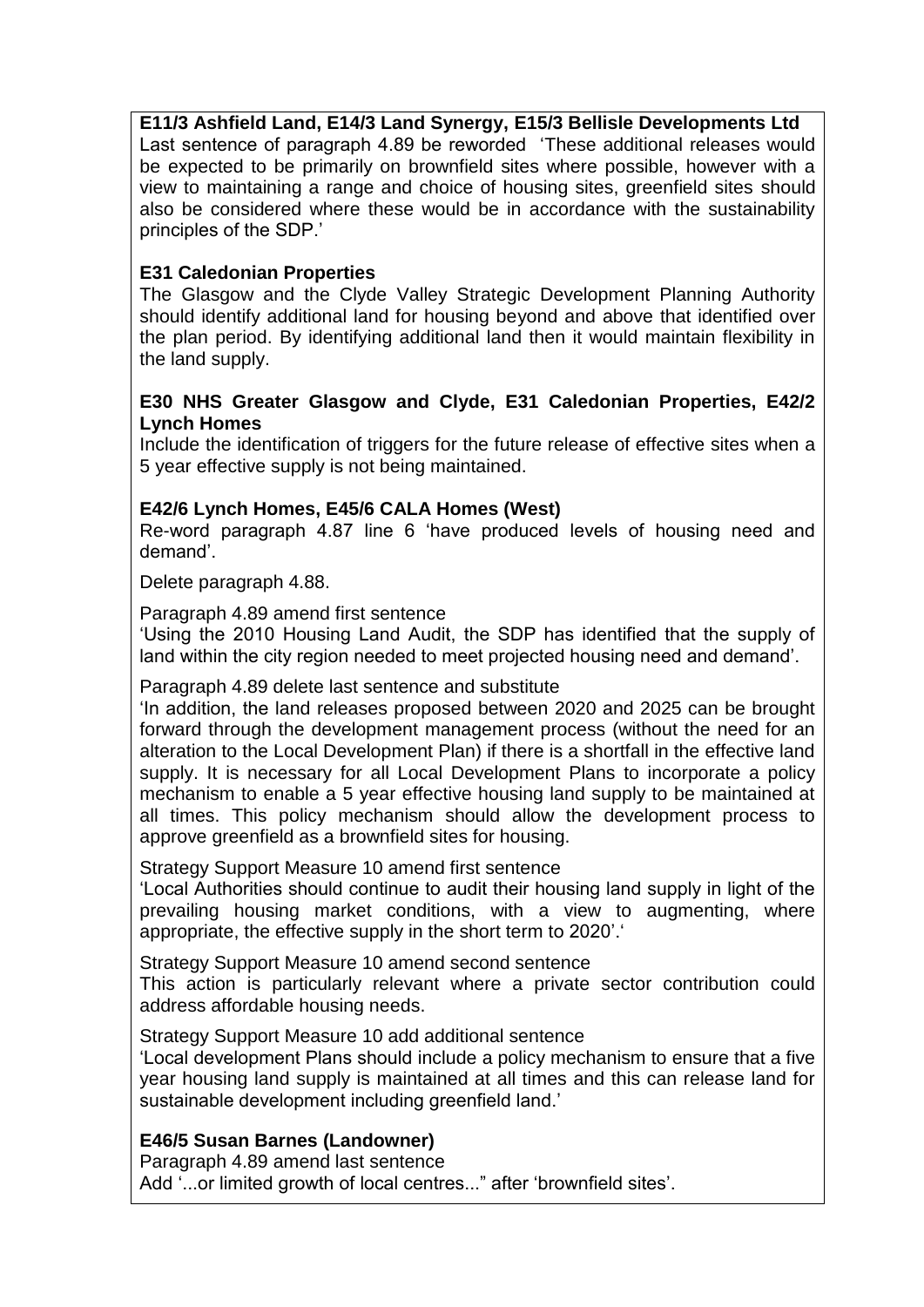Strategic Support Measure 10 add new sentence.

"are of less than 50 units in scale and have been assessed against other potential sites within or adjacent to the relevant local centre."

# **E49/5 Jackton & Thorntonhall Community Council**

Delete sub-section 4.89 and Strategy Support Measure 10 entirely.

# **E52/15 Mactaggart and Mickel (Homes) Ltd.**

Strategy Support Measure 10 reword bullet point two

"Have been assessed against the criteria listed in the sustainable location assessment (Diagram 4)".

# **E55/4 Homes for Scotland**

Paragraph 4.87 third sentence delete all after "local authorities" and replace with "should identify generous supplies of housing land and should evaluate carefully the options for maximising the delivery of affordable housing as part of mixed and sustainable communities."

Delete paragraph 4.89 and Strategic Support Measure 10. Replace with new text: "A generous supply of land should ensure that changes in market conditions can be accommodated. LDPs (Local Development Plans) should ensure through annual monitoring that a minimum 5-year supply of effective housing land is available at all times. If a shortfall emerges, Councils may bring forward additional land using the criteria in Diagram 4 to ensure that needs are met in the most sustainable way".

### **Summary of responses (including reasons) by planning authority:**

It is important to note that many of the housing issues are inter-related and other aspects of the responses will be dealt with more fully in other Schedule 4"s, notably Issues 17 - 27: The relationship between the housing issues is detailed in the Housing Land - A Strategic Overview topic paper.

### **E5/4 Mr Michael and Mr Roger Jones**

The Glasgow and the Clyde Valley Strategic Development Planning Authority rejects the proposed modification as the use of exceptions in this instance potentially undermines the sustainability principles of the Strategic Development Plan by introducing local considerations inappropriate to at the strategic scale. These considerations are more appropriately dealt with at the local development plan level.

### **E8 Taylor Wimpey UK Ltd, E11/3 Ashfield Land, E14/3 Land Synergy, E15/3 Bellisle Developments Ltd**

The Glasgow and the Clyde Valley Strategic Development Planning Authority rejects the proposed modification for the following reasons:

- the Proposed Plan reflects the Scottish Government"s Scottish Planning Policy"s (2010) (Sections 35, 37, 38, Page 7 and Section 40, Page 8) (Supporting Document 1) promotion of regeneration and re-use of previously development land, as the focus for sustainable development, living within environmental limits and improving the quality of the built environment.
- brownfield land remains a significant resource in the city-region providing a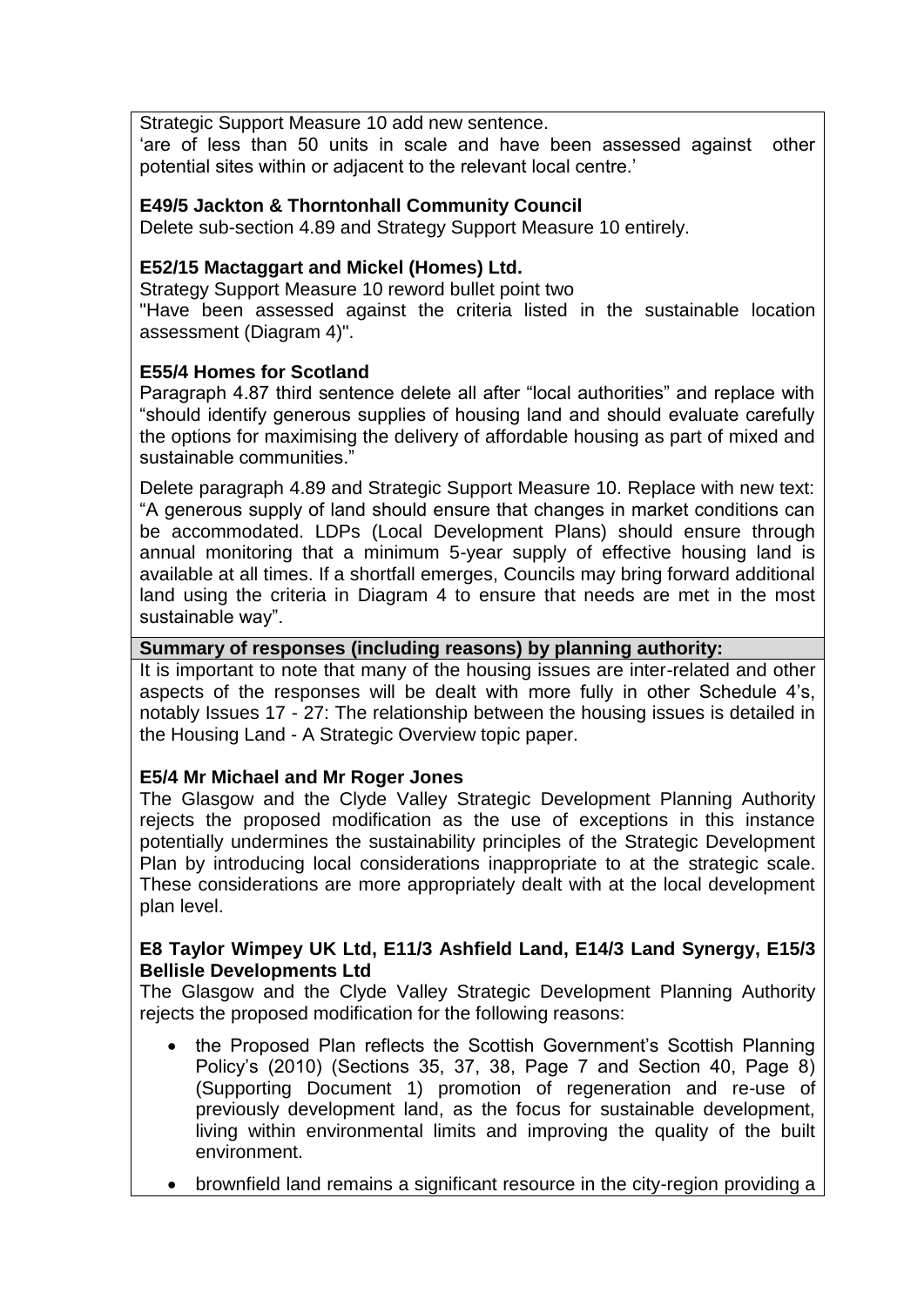range of strategic spatial options for sustainable development, Glasgow and the Clyde Valley Strategic Development Plan Proposed Plan, June 2011, Background Reports 4 "Vacant and Derelict Land 2010" and 13 "Urban Capacity Study 2009" (Supporting Documents 2 and 3).

- Brownfield land"s prioritisation for development is wholly consistent with the focus on meeting the Scottish Government's ambition of low-carbon, climate change mitigation and sustainable development.
- paragraph 4.89 and Strategy Support Measure 10 both emphasise that brownfield land options remain the primary strategic focus, but as reflected in the wording and intent of the Measure, greenfield options may be appropriate if the brownfield option is undeliverable in the short term.
- it would be inconsistent with the basic philosophy of the Proposed Plan other than to place the strategic focus on the brownfield land resource.

# **E8 Taylor Wimpey UK Ltd**

The Glasgow and the Clyde Valley Strategic Development Planning Authority rejects the proposed modifications for the following reasons as Strategy Support Measure 10 :

- provides clarity to local planning authorities regarding local flexibility and scale, on how to exercise that flexibility in their local development plans and development management decisions when meeting the needs of the Spatial Development Strategy.
- emphasises that flexibility be applied framed by the principles of the Proposed Plan, its sustainable locations" focus, infrastructural investment and emerging Local Development Plan frameworks.
- is not a 'carte blanche' to development, but is carefully designed to support the direction and focus of the Spatial Development Strategy and the proposed modification would weaken that strategic focus.

### **E8 Taylor Wimpey UK Ltd, E52/15 Mactaggart and Mickel (Homes) Ltd.**

The Glasgow and the Clyde Valley Strategic Development Planning Authority rejects the proposed modification for the following reasons:

- the sustainable locations assessment tool (Diagram 4, page 6) provides the development management authority with a framework to assess the sustainability of a proposed development location.
- the sustainable locations assessment tool is designed to reflect the basic integrated strategic thinking of the Proposed Plan and therefore needs to be applied in its entirety. It is not a "pick-and-mix" tool where its use can support any particular development agenda, as that agenda may conflict with other competing strategic components.

#### **E31 Caledonian Properties**

The Glasgow and the Clyde Valley Strategic Development Planning Authority rejects the proposed modification for the following reasons:

• the Proposed Plan provides a generous land supply for housing development, as well as according local flexibility, where appropriate, to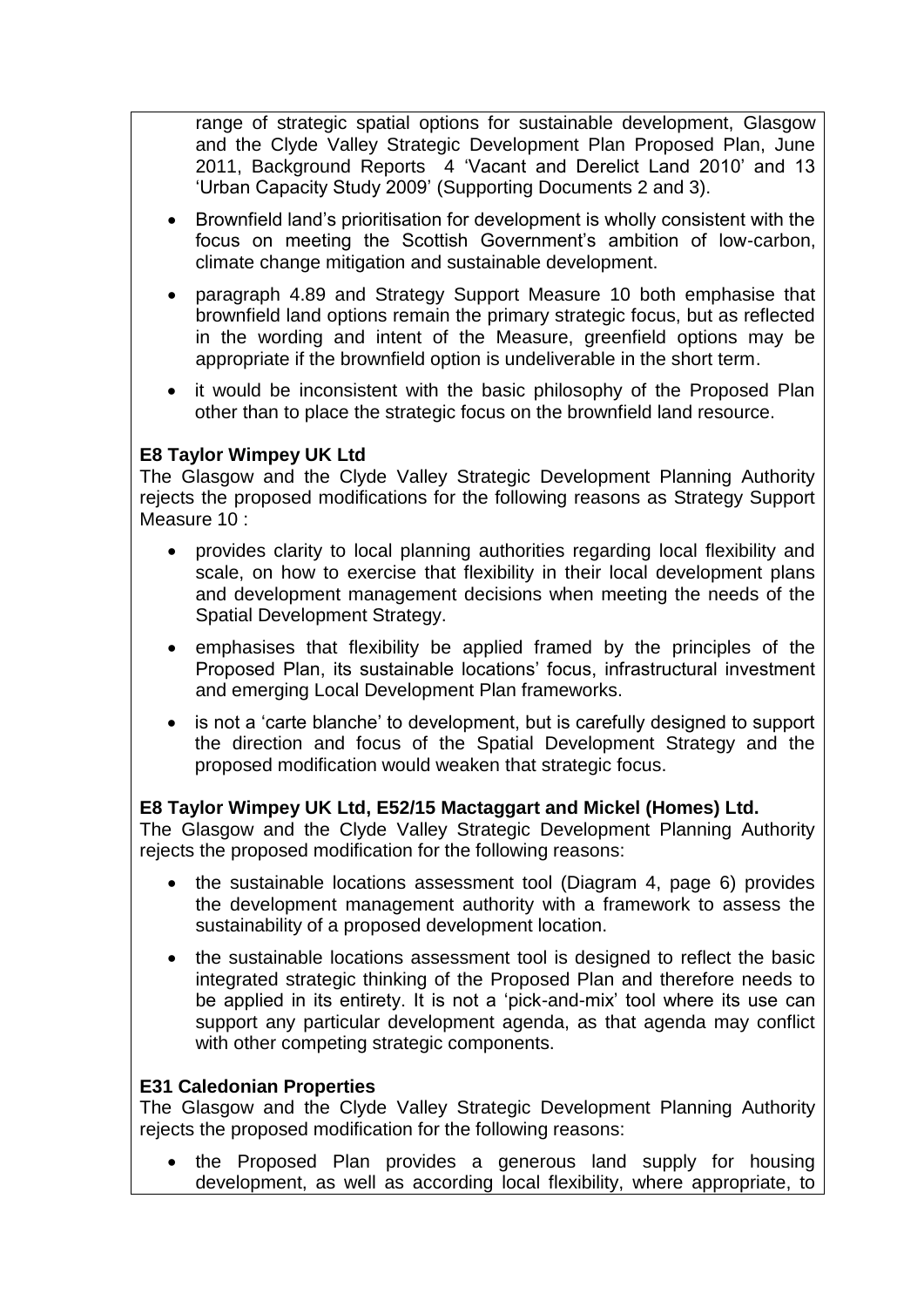secure local scale developments over and above the existing supply.

- allocating even more land in non-sustainable locations, in a period where demand is significantly depressed by economic conditions, lack of mortgage finance and consumer confidence, would not lead to enhanced levels of development.
- the Proposed Plan, through the Community Growth Areas, thirteen in number and with capacity for over 20,000 units already provides a significant potential for sustainable greenfield development in addition to its brownfield focus.
- allocating even more land in non-sustainable locations over and above the current generous supply would add to land banks in non-sustainable locations and erode the strategic focus on sustainable development. It would be in direct contradiction of the Proposed Plan"s drive to meet the Scottish Government's vision of a sustainable and low-carbon future.

### **E46/5 Susan Barnes (Landowner)**

The Glasgow and the Clyde Valley Strategic Development Planning Authority rejects the proposed modification as it is considered a local issue which will be addressed within forthcoming local development plans and does not require a Strategic Development Plan response.

# **E30 NHS Greater Glasgow and Clyde, E31 Caledonian Properties, E42/2 Lynch Homes**

The Glasgow and the Clyde Valley Strategic Development Planning Authority rejects the proposed modification as it considers that Strategy Support Measure 10 provides the appropriate strategic "trigger" for local authorities in relation the continual auditing of their housing land supply and thereby supports flexibility in the housing land supply.

### **E42/6 Lynch Homes, E45/6 CALA Homes (West), E55/4 Homes for Scotland**

The Glasgow and the Clyde Valley Strategic Development Planning Authority rejects the proposed modification:

- local development planning authorities are directed by Scottish Planning Policy (section 72, page 15) to maintain a five-year housing land supply so it is unnecessary for the Proposed Plan therefore to repeat that stipulation.
- management of the local development plan process and its need for alterations is an issue for the relevant local authority.
- the Proposed Plan already provides an overall strategic context of a generous land supply to address market sector demand, and in respect of the "affordable" sector, provides land supply flexibility to the local authority, as appropriate, whilst additional local housing and planning work is undertaken to confirm the needs of that sector.
- Strategy Support Measure 10 is the Proposed Plan"s framework for that local flexibility, ensuring its need to reflect the principles of the Strategic Development Plan and meet the requirement to locate new development in sustainable locations.